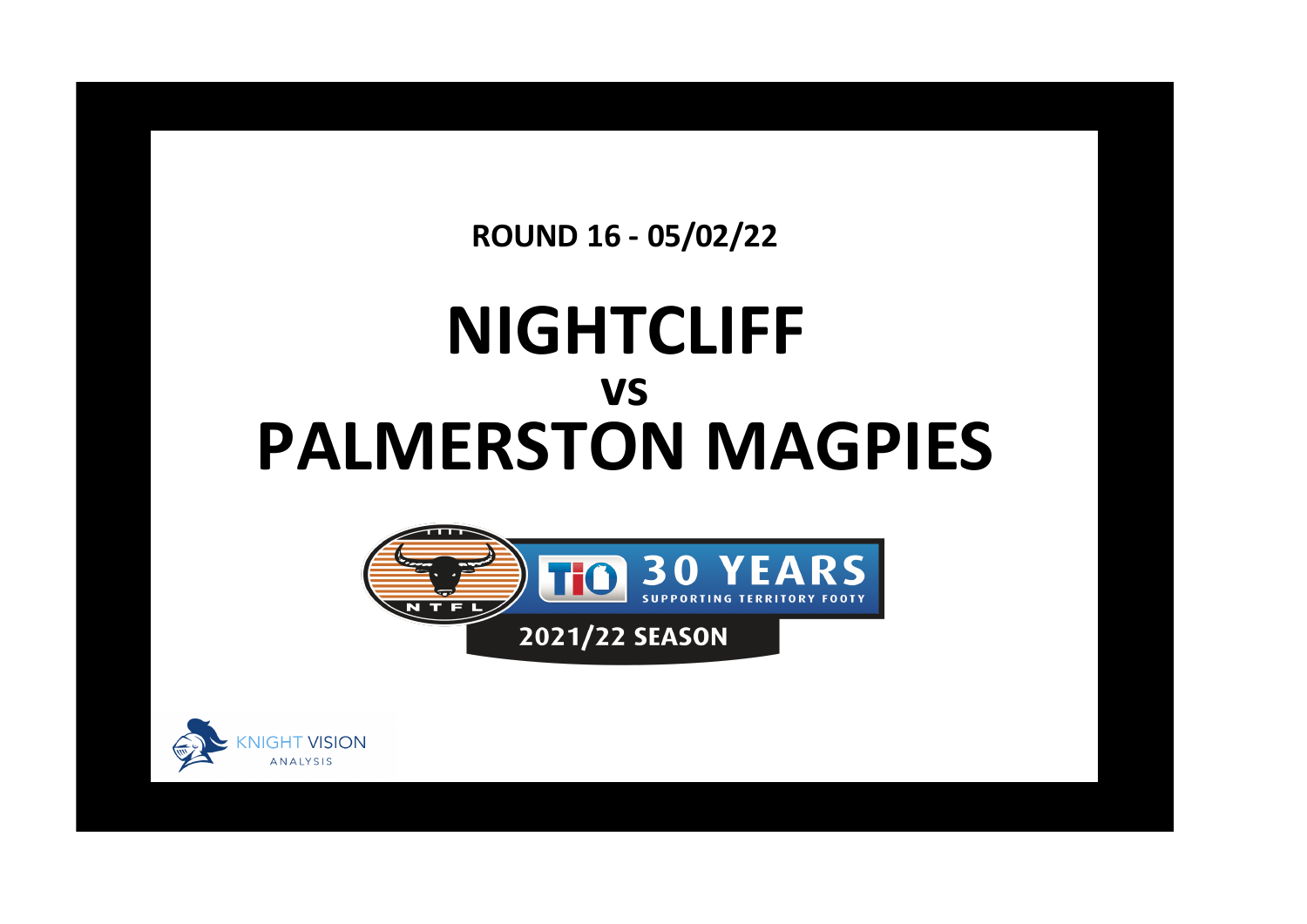|                         |                | <b>Nightcliff</b>       |                |              |                          |                         | <b>Palmerston Magpies</b> |                |                |                         | <b>Differential</b> |                |                |                |              |  |  |
|-------------------------|----------------|-------------------------|----------------|--------------|--------------------------|-------------------------|---------------------------|----------------|----------------|-------------------------|---------------------|----------------|----------------|----------------|--------------|--|--|
| Q1                      | Q <sub>2</sub> | Q <sub>3</sub>          | Q4             | <b>TOTAL</b> |                          | Q <sub>1</sub>          | Q2                        | Q <sub>3</sub> | Q <sub>4</sub> | <b>TOTAL</b>            | Q1                  | Q <sub>2</sub> | Q <sub>3</sub> | Q <sub>4</sub> | <b>TOTAL</b> |  |  |
| 62                      | 57             | 50                      | 62             | 231          | <b>Kicks</b>             | 38                      | 42                        | 40             | 30             | 150                     | $+24$               | $+15$          | $+10$          | $+32$          | $+81$        |  |  |
| 44                      | 31             | 41                      | 46             | 162          | <b>Handballs</b>         | 18                      | 24                        | 13             | 15             | 70                      | $+26$               | $+7$           | $+28$          | $+31$          | $+92$        |  |  |
| 106                     | 88             | 91                      | 108            | 393          | <b>Disposals</b>         | 56                      | 66                        | 53             | 45             | 220                     | $+50$               | $+22$          | $+38$          | $+63$          | $+173$       |  |  |
| 1.41                    | 1.84           | 1.22                    | 1.35           | 1.43         | <b>K:H Ratio</b>         | 2.11                    | 1.75                      | 3.08           | 2.00           | 2.14                    | $-0.70$             | $+0.09$        | $-1.86$        | $-0.65$        | $-0.72$      |  |  |
| 66%                     | 77%            | 62%                     | 81%            | 72%          | Kick Eff. %              | 50%                     | 55%                       | 58%            | 30%            | 49%                     | $+16%$              | $+22%$         | $+5%$          | $+51%$         | $+23%$       |  |  |
| 86%                     | 87%            | 90%                     | 78%            | 85%          | <b>Handball Eff. %</b>   | 83%                     | 88%                       | 85%            | 80%            | 84%                     | $+3%$               | $-0%$          | $+6%$          | $-2%$          | $+1%$        |  |  |
| 8                       | 3              | $\overline{2}$          | $\overline{2}$ | 15           | <b>Clangers</b>          | 8                       | 4                         | 6              | 7              | 25                      | $\bf{0}$            | $-1$           | -4             | $-5$           | $-10$        |  |  |
| 35                      | 28             | 29                      | 36             | 128          | <b>Cont. Poss</b>        | 20                      | 30                        | 24             | 25             | 99                      | $+15$               | $-2$           | $+5$           | $+11$          | $+29$        |  |  |
| 68                      | 60             | 62                      | 69             | 259          | <b>Unc. Poss</b>         | 37                      | 35                        | 29             | 19             | 120                     | $+31$               | $+25$          | $+33$          | $+50$          | $+139$       |  |  |
| 24                      | 24             | 27                      | 30             | 105          | <b>Marks</b>             | 14                      | 14                        | 12             | 5              | 45                      | $+10$               | $+10$          | $+15$          | $+25$          | $+60$        |  |  |
| 21                      | 18             | 23                      | 30             | 92           | <b>Unc. Marks</b>        | 14                      | 13                        | 11             | 4              | 42                      | $+7$                | $+5$           | $+12$          | $+26$          | $+50$        |  |  |
| 3                       | 6              | 4                       | 0              | 13           | <b>Cont. Marks</b>       | 0                       | 1                         | 1              | 1              | 3                       | $+3$                | $+5$           | $+3$           | $-1$           | $+10$        |  |  |
| 3                       | 3              | 6                       | 6              | 18           | <b>Int. Marks</b>        | 3                       | $\overline{2}$            | 1              | 1              | $\overline{\mathbf{z}}$ | $\mathbf{0}$        | $+1$           | $+5$           | $+5$           | $+11$        |  |  |
| 9                       | 5              | 8                       | 4              | 26           | <b>F50 Marks</b>         | 0                       | $\overline{2}$            | $\Omega$       | 0              | $\overline{2}$          | $+9$                | $+3$           | $+8$           | $+4$           | $+24$        |  |  |
| 38                      | 24             | 33                      | 34             | 129          | <b>Handball Receives</b> | 15                      | 17                        | 10             | 11             | 53                      | $+23$               | $+7$           | $+23$          | $+23$          | $+76$        |  |  |
| 29                      | 18             | 22                      | 35             | 104          | <b>Groundball Gets</b>   | 19                      | 21                        | 16             | 23             | 79                      | $+10$               | $-3$           | $+6$           | $+12$          | $+25$        |  |  |
| 11                      | 4              | $\overline{\mathbf{z}}$ | 10             | 32           | <b>Hitouts</b>           | 3                       | 9                         | 4              | 10             | 26                      | $+8$                | $-5$           | $+3$           | $\mathbf 0$    | $+6$         |  |  |
| 7                       | 4              | 4                       | 6              | 21           | <b>Clearances</b>        | $\overline{\mathbf{z}}$ | 8                         | 7              | 11             | 33                      | $\bf{0}$            | -4             | $-3$           | $-5$           | $-12$        |  |  |
| 9                       | 6              | 7                       | 13             | 35           | <b>Tackles</b>           | 10                      | 7                         | 6              | 17             | 40                      | $-1$                | $-1$           | $+1$           | $-4$           | $-5$         |  |  |
| 6                       | 7              | 6                       | 4              | 23           | <b>One Percenters</b>    | 3                       | 3                         | 3              | 9              | 18                      | $+3$                | $+4$           | $+3$           | $-5$           | $+5$         |  |  |
| 2                       | 3              | 5                       | 3              | 13           | <b>Spoils</b>            | 3                       | $\overline{2}$            | 3              | 7              | 15                      | $-1$                | $+1$           | $+2$           | $-4$           | $-2$         |  |  |
| 3                       | 6              | 3                       | 1              | 13           | <b>Frees For</b>         | $\overline{2}$          | 10                        | 9              | $\overline{2}$ | 23                      | $+1$                | -4             | $-6$           | $-1$           | $-10$        |  |  |
| $\overline{\mathbf{2}}$ | 10             | 9                       | $\overline{2}$ | 23           | <b>Frees Against</b>     | 3                       | 6                         | 3              | 1              | 13                      | $-1$                | $+4$           | $+6$           | $+1$           | $+10$        |  |  |
| 18                      | 11             | 13                      | 15             | 57           | <b>Inside 50s</b>        | 5                       | 11                        | 3              | 6              | 25                      | $+13$               | $\mathbf{0}$   | $+10$          | $+9$           | $+32$        |  |  |
| 4                       | 8              | $\overline{2}$          | 5              | 19           | <b>Rebound 50s</b>       | 12                      | $\overline{\mathbf{z}}$   | 10             | 8              | 37                      | $-8$                | $+1$           | $-8$           | $-3$           | $-18$        |  |  |
| 61%                     | 55%            | 54%                     | 60%            | 58%          | Score / I50 %            | 20%                     | 45%                       | 0%             | 17%            | 28%                     | $+41%$              | +9%            | $+54%$         | +43%           | +30%         |  |  |
| 6                       | 4              | 3                       | $\overline{7}$ | 20           | <b>Goals</b>             | 1                       | 3                         | $\bf{0}$       | 1              | 5                       | $+5$                | $+1$           | $+3$           | $+6$           | $+15$        |  |  |
| 5                       | $\overline{2}$ | 4                       | $\overline{2}$ | 13           | <b>Behinds</b>           | 0                       | 2                         | 0              | 0              | $\overline{2}$          | $+5$                | $\Omega$       | +4             | $+2$           | $+11$        |  |  |
| 41                      | 26             | 22                      | 44             | 133          | <b>Score</b>             | 6                       | 20                        | $\mathbf 0$    | 6              | 32                      | $+35$               | $+6$           | $+22$          | $+38$          | $+101$       |  |  |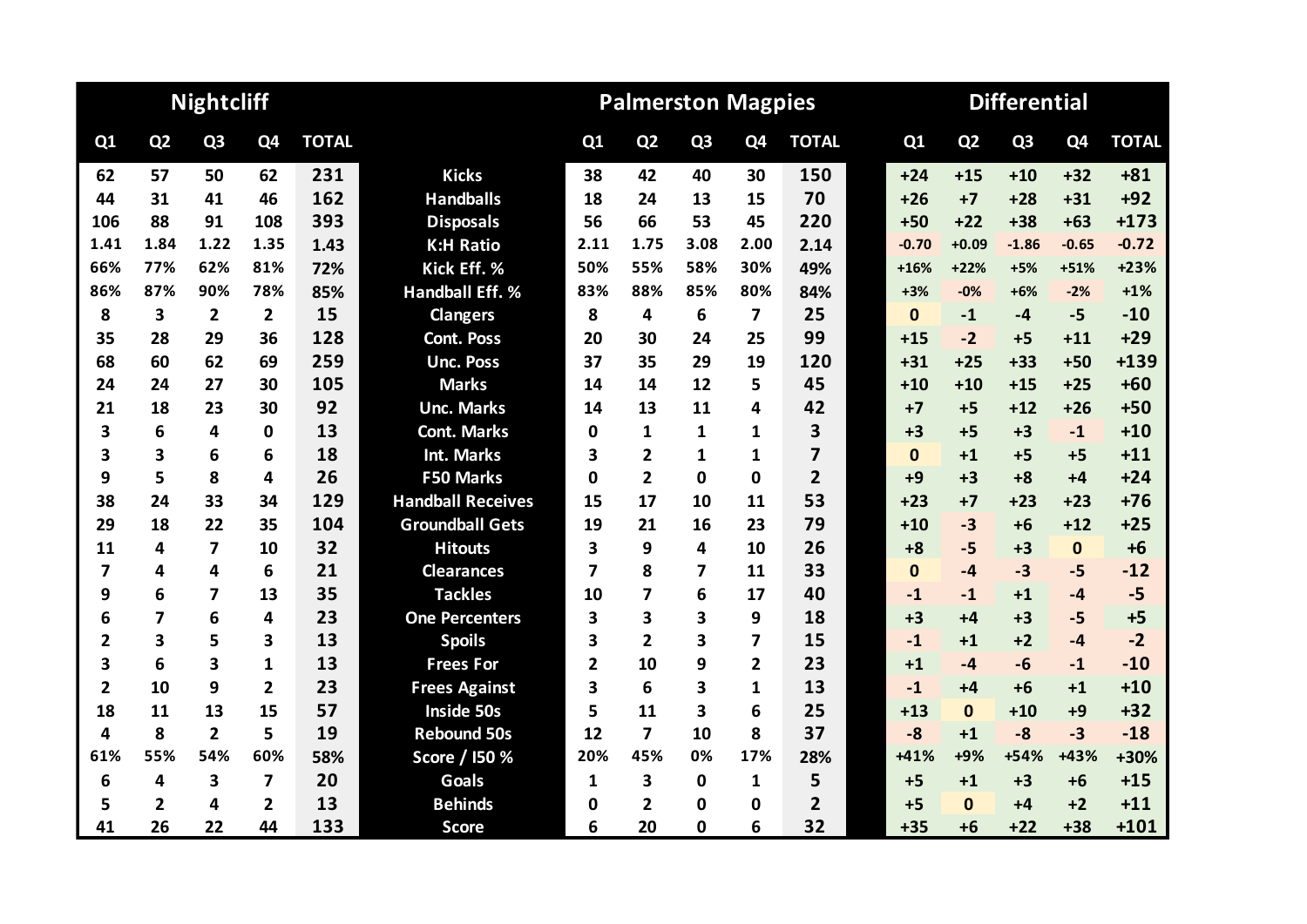|                     |     |     |     |                   |             |                |           |     |     |    |    |    | <b>Nightcliff</b>                          |     |             |      |       |      |      |                |       |                |            |                |       |                |                |
|---------------------|-----|-----|-----|-------------------|-------------|----------------|-----------|-----|-----|----|----|----|--------------------------------------------|-----|-------------|------|-------|------|------|----------------|-------|----------------|------------|----------------|-------|----------------|----------------|
| <b>Player</b>       | К   | н   | D   |                   | KE% HE% CLG |                | <b>CP</b> | UP  | M   | UM | CM |    | IM F50M HR GBG HO CLR                      |     |             |      |       | т    | 1%   | <b>SP</b>      | FF    | FA             | <b>I50</b> | <b>R50</b>     | G     | В              | <b>SA</b>      |
| 22 D Bowles         | 24  | 5   | 29  |                   | 71% 100%    | 1              | 5         | 25  | 8   | 7  | 1  | 3  | 1                                          | 17  | 3           | 0    | 0     | 1    | 2    | 1              | 1     | $\overline{2}$ | 5          | $\overline{2}$ | 0     | $\overline{2}$ | $\overline{2}$ |
| 14 N Brown          | 16  | 11  | 27  | 88%               | 91%         |                | 10        | 14  | 10  | 9  |    | 5  | 0                                          | 5   |             | 0    |       | 2    |      |                | 2     | 0              | 3          | 7              | 0     | 0              | 1              |
| 10 C I lett         | 16  | 8   | 24  | 88%               | 88%         | 0              | 8         | 15  | 9   | 9  | 0  | 1  | 3                                          | 4   |             | 0    | 2     | 1    | 0    | 0              |       | 0              | 6          | 0              | 3     | 1              | 6              |
| 40 A Wines          | 7   | 16  | 23  | 71%               | 63%         | 0              | 14        | 9   | 10  | 5  | 5  | 0  | 6                                          | 2   | 9           | 0    | 0     | 0    | 1    | 0              | 0     | 2              | 0          | 0              | 4     | 1              | 0              |
| 31 B Edwards        | 10  | 12  | 22  | 70%               | 92%         | $\overline{2}$ | 9         | 13  | 3   | 3  | 0  | 0  | 1                                          | 6   | 8           | 0    | 3     | 2    | 1    | 0              | 1     | 4              | 4          | 1              | 1     | 0              | 3              |
| 17 S Harper         | 13  | 8   | 21  | 62%               | 50%         | 3              | 4         | 16  | 8   | 8  | 0  | 0  | 5                                          | 6   | 3           | 0    |       | 5    | 0    | 0              | 1     | 3              | 2          | 0              | 3     | 1              | 2              |
| 18 T North          | 14  |     | 21  | 79%               | 100%        | 0              | 5         | 17  | 4   | 4  | 0  | 1  | 1                                          | 10  | 5           | 0    | 3     | 1    | 2    | 0              | 0     | 1              | 4          | 1              | 4     | 0              | 1              |
| 23 B Filo           | 10  | 11  | 21  | 50%               | 91%         | 3              | 9         | 12  | 2   | 2  | 0  | 0  | 0                                          | 8   | 9           | 0    | 5     | 1    | Ω    | 0              | 0     | 0              | 3          | 0              | 0     | 0              | 1              |
| 33 S Wilson         | 10  | 10  | 20  | 60%               | 80%         | 0              | 6         | 14  | 5   | 5  | 0  | 1  | 2                                          | 8   | 6           | 0    | 0     | 3    |      | 0              | 0     | 1              | 3          | 0              | 2     | 1              | 2              |
| 27 D Butcher        | 12  |     | 19  | 58%               | 86%         | 1              | 6         | 13  | 5   | 4  |    | 0  |                                            | 9   | 5           | 0    | 0     | 3    |      | 0              | 0     | 0              | 5          | 0              | 0     | 1              | 1              |
| 04 Jess Budarick    | 8   | 9   | 17  | 38%               | 89%         | 1              | 3         | 14  | 3   | 2  | 1  | 0  | 0                                          | 9   | 2           | 0    | 0     |      | O    | 0              | 0     | 4              | 2          | 1              | 0     | 0              | 2              |
| 26 D Keast          | 8   | 9   | 17  | 100%              | 78%         | 0              | 6         | 11  | 5   | 5  | 0  | 1  | 0                                          | 5   | 5           | 0    | 0     | 1    |      | 1              | 2     | 0              | 0          | 1              | 0     | 0              | 0              |
| 05 J Jones          | 6   | 10  | 16  | 100%              | 90%         | 0              | 5         | 11  | 2   | 2  | 0  | 0  | 0                                          | 8   | 5           | 0    | 1     | 1    | 1    | 1              | 1     | 0              | 1          | 1              | 0     | 0              | 0              |
| 11 P Wills          | 10  | 6   | 16  | 60%               | 100%        |                | 4         | 12  | 3   | 3  | 0  | 0  | 1                                          | 5   | 4           | 0    | ი     | 2    | 2    | 1              | 0     | 1              | 3          | 0              | 0     | 1              | 0              |
| 20 T Melville       | 13  | 3   | 16  | 62%               | 100%        | 0              | 1         | 14  | 5   | 5  | 0  | 0  | 3                                          |     | 0           | 3    | 0     | 1    |      | 1              | 1     | 0              | 2          | 0              | 2     | 2              | 1              |
| 09 R Nyhuis         | 10  | 5   | 15  | 90%               | 80%         | 0              | 6         | 9   | 8   |    | 1  | 4  | 0                                          | 2   | 5           | 0    | 1     | 0    | 3    | 3              | 0     | 0              | 2          | 2              | 0     | 0              | 0              |
| 28 E Ware           | 8   | 6   | 14  | 75%               | 100%        | 0              | 6         | 8   | 2   | 2  | 0  | 0  | 1                                          | 5   | 4           | 7    | 1     | 4    | 1    | 1              | 2     | 0              | 4          | 1              | 0     | 1              | 2              |
| 42 Joel Budarick    | 10  | 4   | 14  | 70%               | 75%         | 0              | 6         |     | 5   | 3  | 2  | 2  | 0                                          | 3   | 3           | 0    |       | 1    | 2    | 1              |       | 0              | O          | 2              | 0     | 0              | 0              |
| 01 R Mu             | 9   | 4   | 13  | 78%               | 75%         | 2              | 4         | 9   | 4   | 3  | 1  | 0  | 1                                          | 2   | 3           | 0    | 0     | 0    | 1    | 0              | 0     | $\Omega$       | 3          | 0              | 0     | 0              | 4              |
| 06 L Holt-Fitz      | 9   | 3   | 12  |                   | 56% 100%    | 0              | 5         | 6   | 1   | 1  | 0  | ი  | 0                                          | Δ   |             | 0    | 2     | 3    | 0    | 0              | 0     | 2              | 3          | 0              | 1     | 1              | 0<br>mmmm      |
| 29 S Deery          | 4   | 5   | 9   |                   | 75% 100%    | 0              | 4         | 5   | 2   | 2  | 0  | 0  | 0                                          | 2   | 4           | 0    | n     | 1    | 2    | $\overline{2}$ | 0     | 0              | 1          | 0              | 0     | 0              | 0              |
| 30 J Bowen          | 3   | 3   | 6   |                   | 100% 100%   | 0              | 2         | 4   | 1   | 1  | 0  | 0  | 0                                          | 2   | 2           | 22   | 0     | 1    | 0    | 0              | 0     | 2              | 1          | 0              | 0     | 0              | 0              |
|                     |     |     |     |                   |             |                |           |     |     |    |    |    |                                            |     |             |      |       |      |      |                |       |                |            |                |       |                |                |
| <b>NFC</b>          | 231 | 162 | 393 |                   | 72% 85%     | 15             | 128       | 259 | 105 | 92 | 13 | 18 | 26                                         | 129 | 104         | 32   | 21    | 35   | 23   | 13             | 13    | 23             | 57         | 19             | 20    | 13             | 28             |
| <b>PMFC</b>         | 150 | 70  | 220 |                   | 49% 84%     | 25             | 99        | 120 | 45  | 42 | 3  | 7  | 2                                          | 53  | 79          | 26   | 33    | 40   | 18   | 15             | 23    | 13             | 25         | 37             | 5     | $\overline{2}$ | 4              |
| <b>Differential</b> | +81 |     |     | +92 +173 +23% +1% |             | $-10$          |           |     |     |    |    |    | $+29$ $+139$ $+60$ $+50$ $+10$ $+11$ $+24$ |     | $+76$ $+25$ | $+6$ | $-12$ | $-5$ | $+5$ | $-2$           | $-10$ | $+10$          | $+32$      | $-18$          | $+15$ | $+11$          | $+24$          |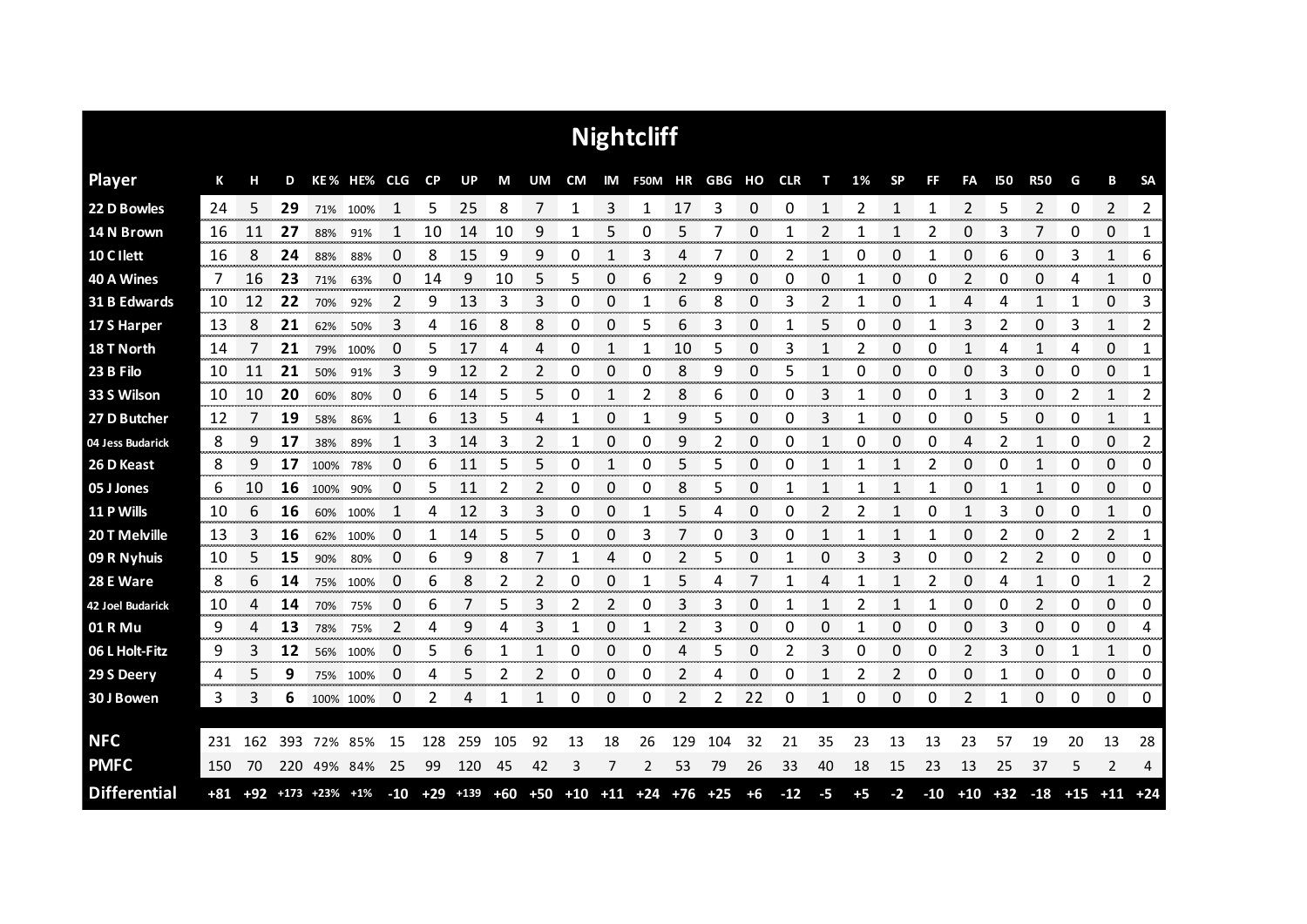|                     |     |     |     |               |           |             |       |        |     |                |           |              | <b>Palmerston Magpies</b> |       |       |    |            |             |      |           |              |              |              |            |       |                  |              |
|---------------------|-----|-----|-----|---------------|-----------|-------------|-------|--------|-----|----------------|-----------|--------------|---------------------------|-------|-------|----|------------|-------------|------|-----------|--------------|--------------|--------------|------------|-------|------------------|--------------|
| <b>Player</b>       | К   |     | D   |               | KE % HE%  | <b>CLG</b>  | CP    | UP     | М   | UM             | <b>CM</b> |              | IM F50M HR GBG HO         |       |       |    | <b>CLR</b> | т           | 1%   | <b>SP</b> | FF           | FA           | 150          | <b>R50</b> | G     | в                | <b>SA</b>    |
| 35 L Marlin         | 18  | 4   | 22  | 67%           | 75%       | 2           | 9     | 13     | 4   | 3              | 1         | 1            | 0                         | 5     | 8     | 0  | 2          | 2           |      | 1         | 1            | 0            | 1            | 8          | 0     | 0                | 0            |
| 20 E Guthrie        | 18  | 2   | 20  | 44%           | 100%      | 1           | 11    | 9      | 4   | 4              | 0         | 1            | 0                         | 5     | 7     | 0  | 4          | 5           | 0    | 0         | 5            | 1            | 4            | 3          | 1     | 0                | $\mathbf{1}$ |
| 36 L Collins        | 12  | 8   | 20  | 58%           | 100%      | 0           | 7     | 13     | 5   | 5              | 0         | 0            | 0                         | 6     | 6     | 0  | 2          | 3           | 1    | 1         | 1            | 0            | 0            | 1          | 2     | 0                | 0            |
| 24 K Proctor        | 13  | 4   | 17  | 38%           | 100%      | 4           | 7     | 10     | 2   | $\overline{2}$ | 0         | 0            | 0                         | 6     | 5     | 0  | 6          | 2           | 1    | 1         | 3            | 1            | 3            | 1          | 0     | 0                | 0            |
| 12 J Harvey         | 10  | 5   | 15  |               | 70% 100%  | 2           | 5.    | 10     | 2   | 2              | 0         | 0            | 0                         | 4     | 3     | 0  | 2          | 2           | 1    | 0         | 2            | 1            | 2            | 5          | 0     | 0                | 0            |
| 09 T Todd           | 9   | 3   | 12  | 78%           | 67%       | $\mathbf 1$ | 7     | 5      | 4   | 3              | 1         | 3            | 0                         | 1     | 5     | 0  | 0          | 2           | 4    | 4         | $\mathbf{1}$ | $\mathbf{1}$ | 0            | 7          | 0     | 0                | 0            |
| 11 W Rowbottom      | 6   | 5   | 11  | 17%           | 100%      | 0           | 9     | 2      | 0   | 0              | 0         | 0            | 0                         | 2     | 8     | 20 | Δ          | 0           |      | 1         | 1            | 0            |              | 0          | 0     | 0                | 0            |
| 19 I Andrade        | 5   | 6   | 11  | 40%           | 50%       | 1           | 6     | 5      | 3   | 2              | 1         | 0            | 0                         | 3     | 4     | 0  | 1          | 2           | 0    | 0         | $\mathbf{1}$ | 0            | 4            | 0          | 0     | 0                | 2            |
| 03 Alwyn Davey      | 6   | 4   | 10  | 67%           | 75%       | 1           | 6     | 4      | 1   | 1              | 0         | 0            | 0                         | 2     | 5     | 0  | 1          | 1           |      | 1         | 1            | 0            |              | 2          | 0     | 0                | 0            |
| 07 S Lampton        | 6   | 4   | 10  | 17%           | 75%       | 3           | 1     | 9      | 5   | 5              | 0         | 0            | 0                         | 3     | 1     | 0  | 0          | 0           | 1    | 1         | 0            | $\Omega$     | $\mathbf{1}$ | 0          | 0     | 0                | 0            |
| 21 C Williams       | 6   |     | 10  |               | 17% 100%  | 0           |       | 3      | 2   | 2              | 0         | 0            | 1                         | 0     | 5     | 0  |            | 4           | 0    | 0         | 2            | 0            |              | 0          | 1     | $\mathbf{1}$     | 0            |
| 02 R Warfe          | 4   | 4   | 8   |               | 75% 100%  | 1           | 3     | 5      | 2   | 2              | 0         | 0            | 0                         | 1     | 3     | 0  | 2          | 3           | 1    | 1         | 1            | 1            | 0            | 2          | 0     | 0                | 0            |
| 08 L Flanagan       | 6   | 2   | 8   |               | 83% 100%  | 1           | 3     | 5      | 3   | 3              | 0         | 1            | 0                         | 2     | 3     | 0  | 1          | 3           | 1    | 1         | $\mathbf{1}$ | 0            | 0            | 5          | 0     | 0                | 0            |
| 15 M Sutton         | 3   | 4   | 7   | 33%           | 100%      | 0           | 4     | 4      | 0   | 0              | 0         | 0            | 0                         | 4     | 4     | 0  | 3          | 3           | 0    | 0         | 0            | 2            | 1            | 0          | 0     | 0                | 1            |
| 30 K Priest         | 5   |     |     |               | 40% 100%  |             | 2     |        |     |                | 0         | 0            |                           | 3     |       | 0  |            | 3           |      | O         |              | 0            |              | 0          |       | 0                | 0            |
| 22 D Stafford       | 5   |     | 6   | 20%           | 100%      |             | 3     |        | O   | 0              | 0         | 0<br>annon a | 0                         | 2     | 3     |    | 2          | 3           | O    | 0         | 0            | 0            |              | 0<br>mmmm  | 0     | anananananananan | 0            |
| 31 L Griffiths      | 2   | 4   | 6   | 0%            | 50%       |             | 3     |        |     |                | 0         | 0            | 0                         |       | 3     | 0  |            | O           | 0    | 0         | 0            | 1            | 0            | 0          | 0     | 0                | 0            |
| 04 D Corbett        | 3   |     | 4   | 33%           | 100%      | 0           |       | 3      |     |                | Ω         | 0            | 0                         |       |       | 5  | 0          | 0           |      | 0         | 0            | 0            | 0            | 0          | 0     | 0                | 0            |
| 10 T Roach          | 3   |     | 4   | 0%            | 0%        | 3           | 2     |        |     |                | 0         | 1            | 0                         | 1     | 2     | 0  | 0          | 0           | 0    | 0         | 0            | 3            | 2            | 0          | 0     | 0                | 0            |
| 16 B Ugle           | 3   |     | 4   | 33%           | 0%        | 0           | 2     |        | 2   | 2              | 0         | 0            | 0                         | 0     | 1     | 0  | 0          | 1           | 0    | 0         |              | 2            | 2            | 0          | 0     | 0                | 0<br>onomor  |
| 13 M Liddle         | 1   |     | 2   |               | 100% 100% | 0           | 1     |        |     | 1              | 0         | 0            | 0                         | 0     |       | 0  | 0          | 0<br>on con | 3    | 3         | 0            | 0            | 0            | 2          | 0     | 0                | 0            |
| 01 B D'Mello        | 1   | 0   | 1   | 0%            | #####     | 1           | 0     | 1      | 0   | 0              | 0         | 0            | 0                         | 1     | 0     | 0  | 0          | 1           | 0    | 0         | 0            | 0            | 0            | 1          | 0     | 0                | 0            |
| <b>PMFC</b>         | 150 | 70  | 220 | 49%           | 84%       | 25          | 99    | 120    | 45  | 42             | 3         | 7            | 2                         | 53    | 79    | 26 | 33         | 40          | 18   | 15        | 23           | 13           | 25           | 37         | 5     | $\overline{2}$   |              |
| <b>NFC</b>          | 231 | 162 | 393 |               | 72% 85%   | 15          | 128   | 259    | 105 | 92             | 13        | 18           | 26                        | 129   | 104   | 32 | 21         | 35          | 23   | 13        | 13           | 23           | 57           | 19         | 20    | 13               | 28           |
| <b>Differential</b> | -81 | -92 |     | $-173$ $-23%$ | $-1\%$    | $+10$       | $-29$ | $-139$ | -60 | -50            | $-10$     | $-11$        | $-24$                     | $-76$ | $-25$ | -6 | $+12$      | $+5$        | $-5$ | $+2$      | $+10$        | $-10$        |              | $-32 + 18$ | $-15$ | $-11$            | $-24$        |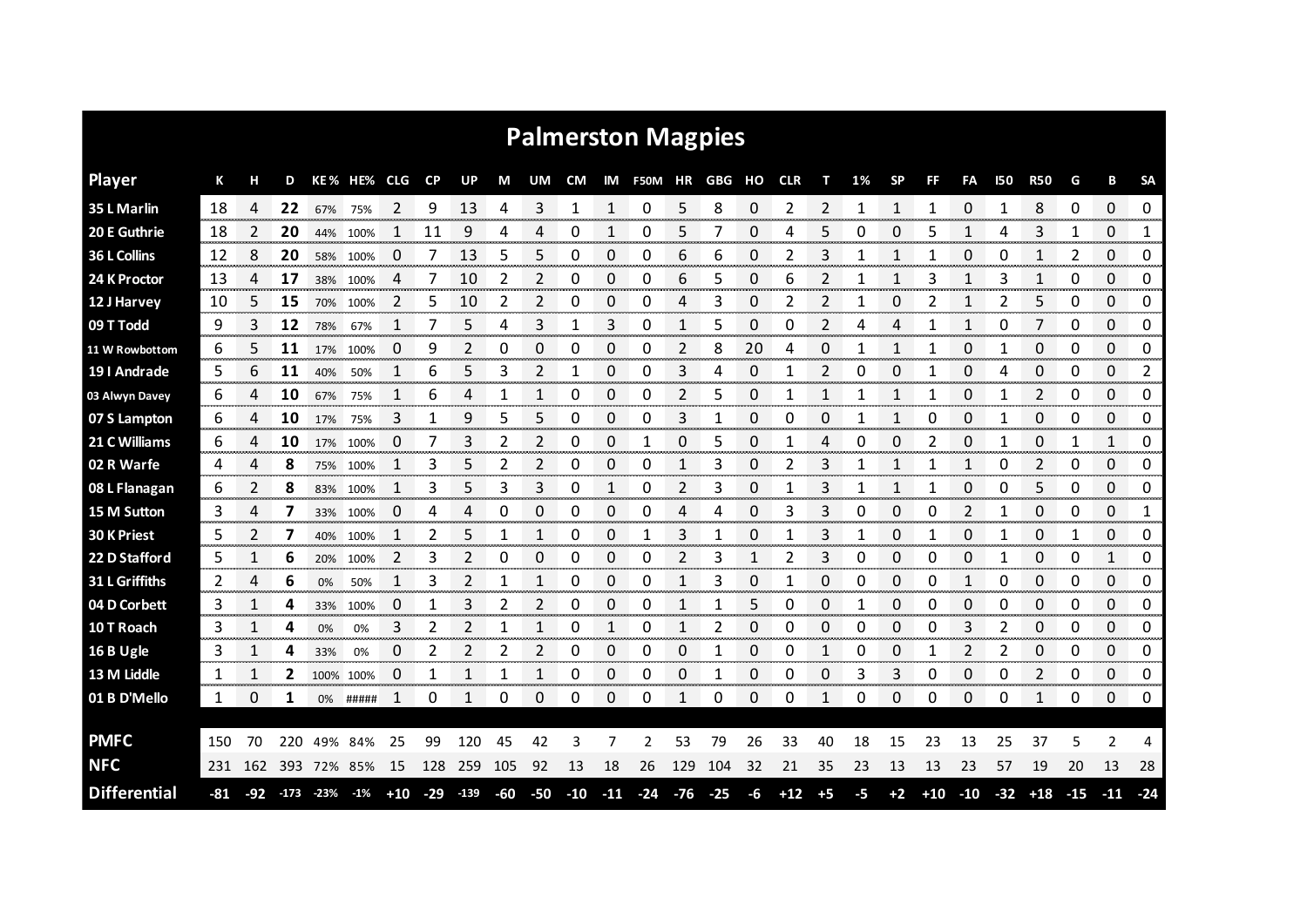|                        | <b>Score Sources</b> |             |
|------------------------|----------------------|-------------|
|                        | <b>NFC</b>           | <b>PMFC</b> |
| <b>Turnover</b>        | 15.6.96              | 4.1.25      |
| <b>Stoppage</b>        | 5.7.37               | 1.1.7       |
| Kick In                | 0.0.0                | 0.0.0       |
| <b>TOTAL</b>           | 20.13.133            | 5.2.32      |
|                        | Defensive 50         |             |
| <b>Turnover</b>        | 5.1.31               | 1.0.6       |
| <b>Stoppage</b>        | 1.0.6                | 0.0.0       |
| <b>Kick In</b>         | 0.0.0                | 0.0.0       |
| <b>TOTAL</b>           | 6.1.37               | 1.0.6       |
|                        | <b>Midfield</b>      |             |
| <b>Turnover</b>        | 10.5.65              | 2.1.13      |
| <b>Centre Bounce</b>   | 3.3.21               | 0.1.1       |
| <b>B/ARC Stoppages</b> | 0.1.1                | 0.0.0       |
| <b>TOTAL</b>           | 13.9.87              | 2.2.14      |
|                        | <b>Forward 50</b>    |             |
| <b>Turnover</b>        | 0.0.0                | 1.0.6       |
| <b>Stoppage</b>        | 1.3.9                | 1.0.6       |
| <b>TOTAL</b>           | 1.3.9                | 2.0.12      |